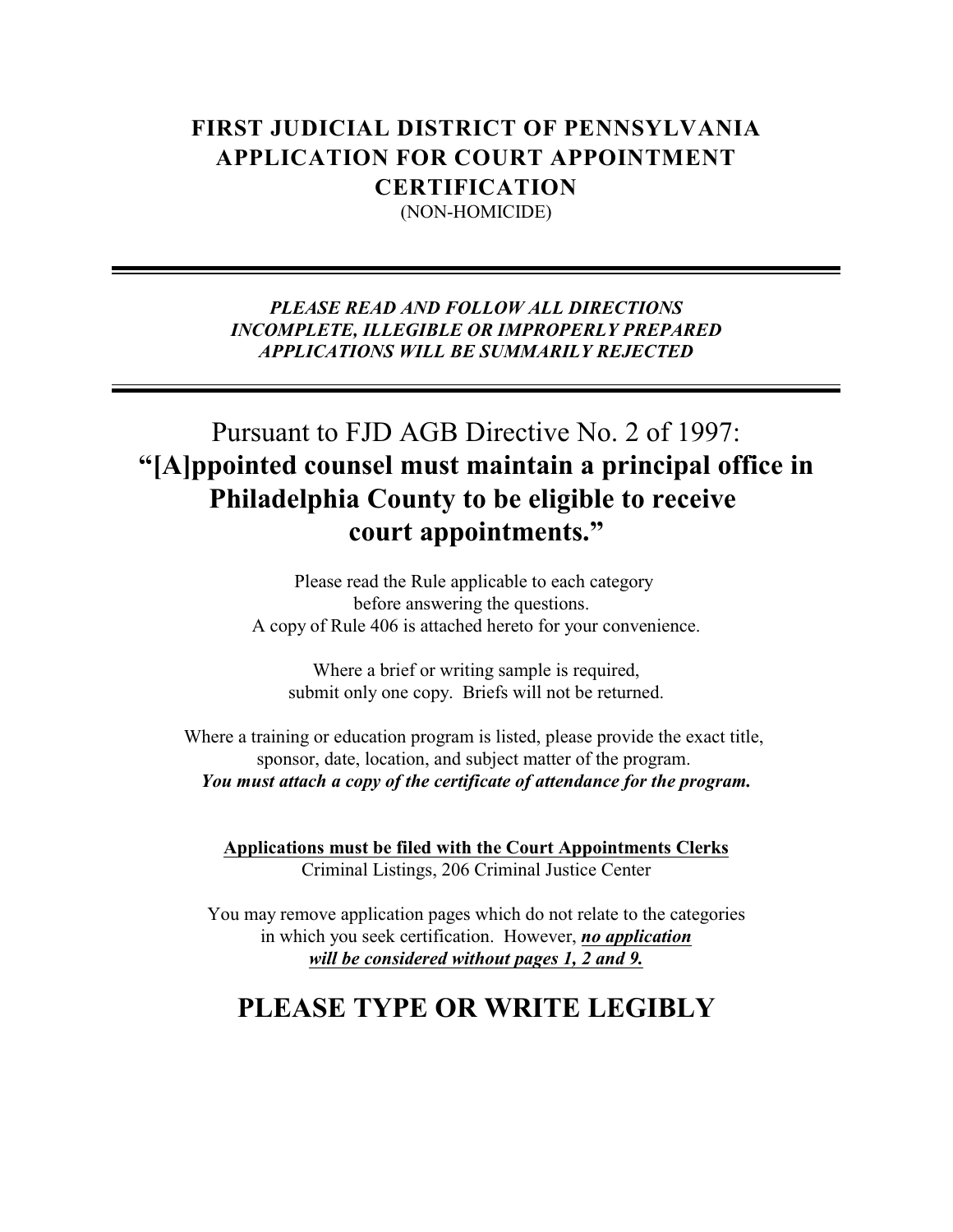### **FIRST JUDICIAL DISTRICT OF PENNSYLVANIA APPLICATION FOR COURT APPOINTMENT CERTIFICATION**

#### (NON-HOMICIDE) *PLEASE TYPE OR WRITE LEGIBLY*

|                                                                 | PA ATTORNEY ID __________________ |  |  |  |
|-----------------------------------------------------------------|-----------------------------------|--|--|--|
| PRINCIPAL PHILADELPHIA OFFICE                                   | <b>HOME ADDRESS</b>               |  |  |  |
|                                                                 |                                   |  |  |  |
| OFFICE PHONE______________________                              |                                   |  |  |  |
|                                                                 | SOCIAL SECURITY NO.               |  |  |  |
| Date of Admission to:                                           |                                   |  |  |  |
|                                                                 |                                   |  |  |  |
| Please list foreign languages in which you are fluent (if any). |                                   |  |  |  |

In which category(ies) of cases do you wish to accept appointment?

| 1.             | Felony                    |  |
|----------------|---------------------------|--|
| $\mathfrak{D}$ | Misdemeanor               |  |
| 3.             | Non-homicide appellate    |  |
| $\overline{4}$ | Non-homicide PCRA         |  |
| 5.             | Major felony juvenile     |  |
| 6.             | Non-major felony juvenile |  |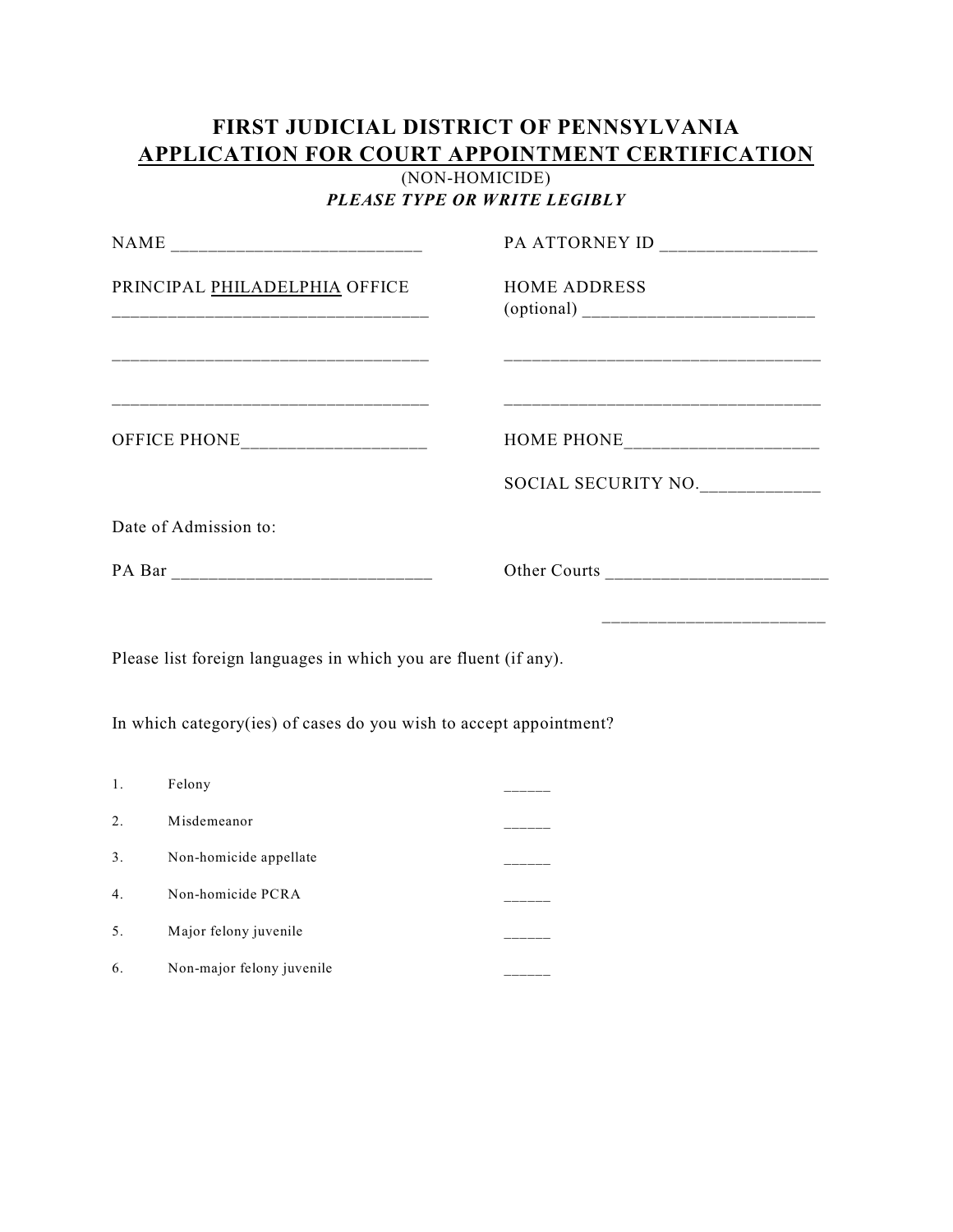#### Please answer the following questions:

1. Are you familiar with the following (Your affirmative answer to this question is a verification that you have read the applicable rules):

| Pennsylvania Rules of Criminal Procedure                        |  |
|-----------------------------------------------------------------|--|
| Pennsylvania Rules of Appellate Procedure                       |  |
| Philadelphia Court Rules -- Common Pleas (Criminal Division)    |  |
| Philadelphia Court Rules -- Municipal Court (Criminal Division) |  |

Please indicate the basis of that familiarity.

2. Are you readily available to accept appointments in the category(ies) in which you are seeking certification?

- 3. (a) Have you ever been suspended, disbarred, or placed on inactive status in any jurisdiction?
	- (b) Are you an inactive Pennsylvania Practitioner, or not in compliance with the Pennsylvania Supreme Court's Continuing Legal Education requirements?
	- (c) Do you have any disciplinary complaints pending against you in any jurisdiction?

If you answered "Yes" to any of the above, please provide a detailed explanation.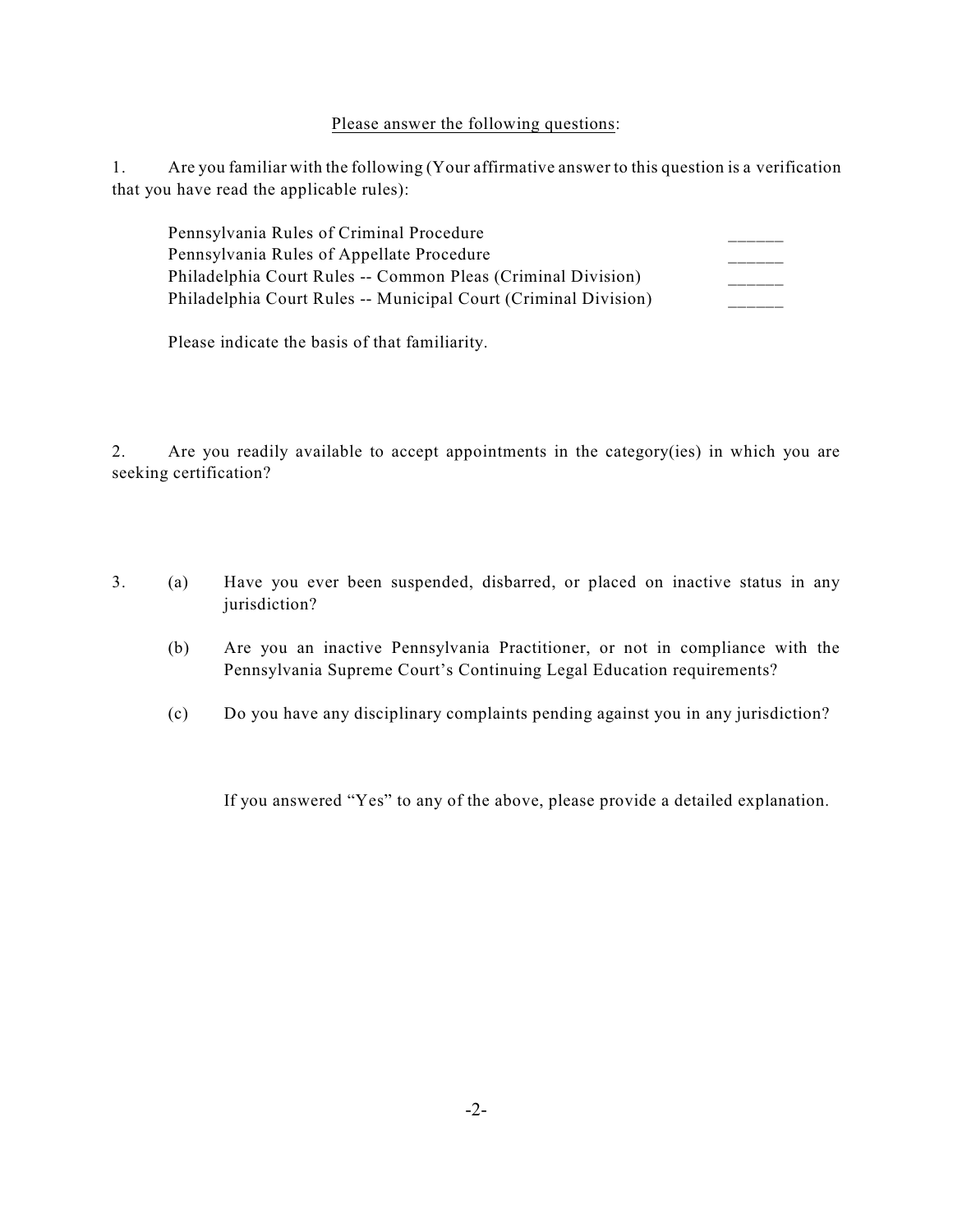#### **I. FELONY (Rule 406-6)**

Note: Attorneys who qualify for felony appointments are automatically qualified for and are obligated to take post-trial felony appointments.

1. If you are seeking appointment in felony cases, are you an active practitioner with at least two (2) years **criminal litigation** experience?

2. If you are seeking appointment to felony cases, please list five (5) **criminal trials tried to verdict** in which you were counsel (**No motions or juvenile hearings**).

|                | Defendant<br>Name | Case<br>Number | Lead<br>Charge | Trial<br>Judge | Trial<br>Date | Result |
|----------------|-------------------|----------------|----------------|----------------|---------------|--------|
| $\mathbf{1}$   |                   |                |                |                |               |        |
| $\overline{2}$ |                   |                |                |                |               |        |
| $\overline{3}$ |                   |                |                |                |               |        |
| $\overline{4}$ |                   |                |                |                |               |        |
| 5              |                   |                |                |                |               |        |

For any of the foregoing cases which were not tried in Philadelphia County, provide a brief discussion of the nature of the case and the issues presented. Attach and additional page if necessary.

3(a) List at least two (2) adult felony cases **tried to verdict** within the past two years, where you were **sole or lead counsel**.

|                | Defendant<br>Name | Case<br>Number | Lead<br>Charge | Trial<br>Judge | Trial<br>Date | Result |
|----------------|-------------------|----------------|----------------|----------------|---------------|--------|
|                |                   |                |                |                |               |        |
| $\overline{2}$ |                   |                |                |                |               |        |

For any of the foregoing cases which were not tried in Philadelphia County, provide a brief discussion of the nature of the case and the issues presented.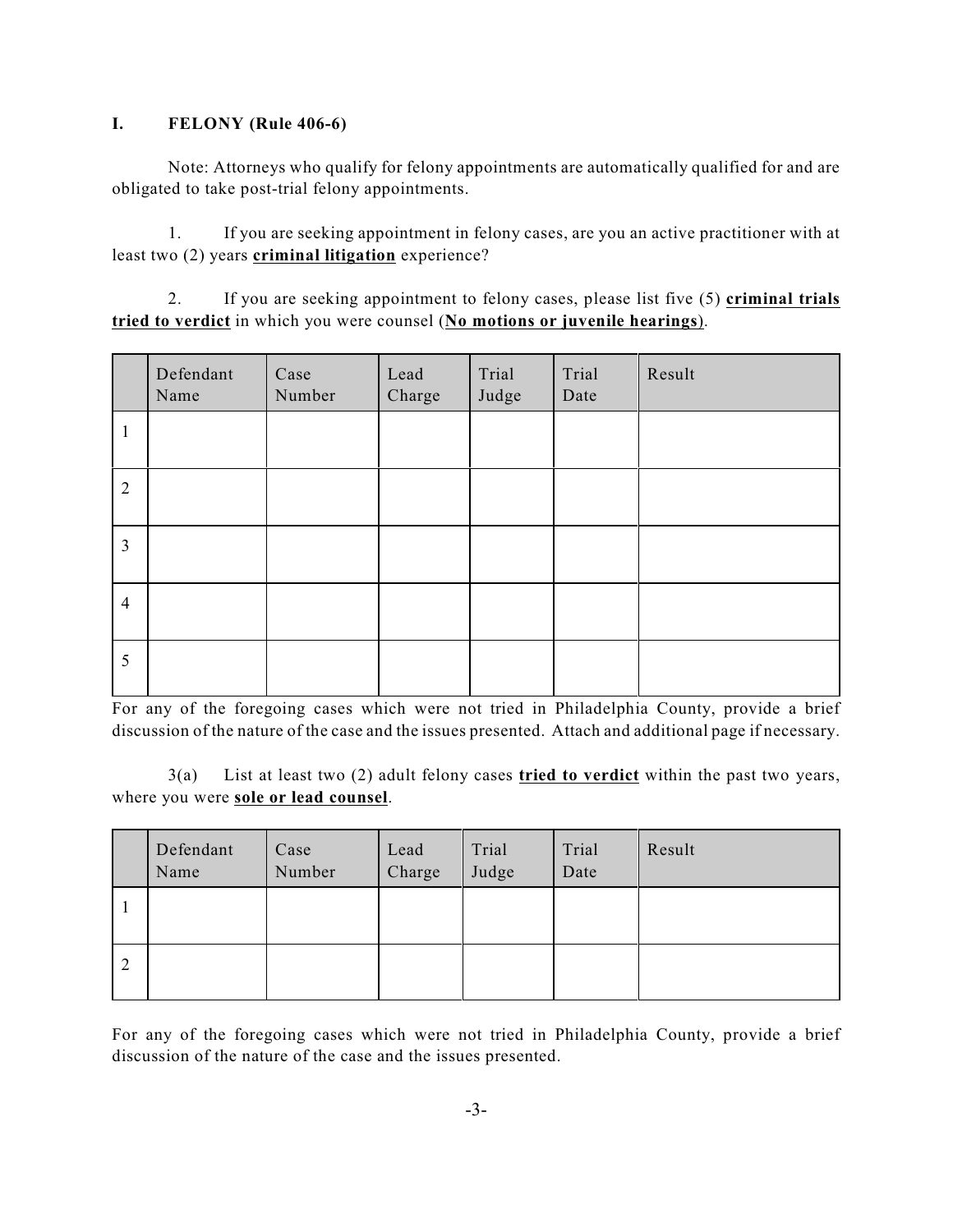4(b) As an alternative to 4(a), indicate when and where you attended a Continuing Legal Education program in the field of **felony criminal law** within the past year. (Attach proof of attendance)

#### **II. MISDEMEANOR (Rule 406-7)**

5. If you are seeking appointments in misdemeanor trial cases, please list when and where you attended or viewed a videotape program on **Municipal Court criminal practice** in the past year. In the alternative, please indicate the basis of your experience in Municipal Court cases. (Attach additional sheets if necessary).

Course (Attach proof of attendance):

Experience:

6. Are you familiar with Pennsylvania Rules of Criminal Procedure 1000-1013? (Your affirmative answer to this question is a verification that you have read the applicable rules). Please indicate the basis of that familiarity.

#### **III. NON-HOMICIDE APPELLATE (Rule 406-8)**

Note: If you have applied and qualified for felony cases, you are automatically certified in this category (see Rule 406-6).

Alternatively, if you have not so qualified, please answer the following questions.

7. Submit with this application at least one (1) **recent** criminal case brief or writing sample **written primarily by yourself** which best demonstrates your excellence in written legal advocacy. (List caption)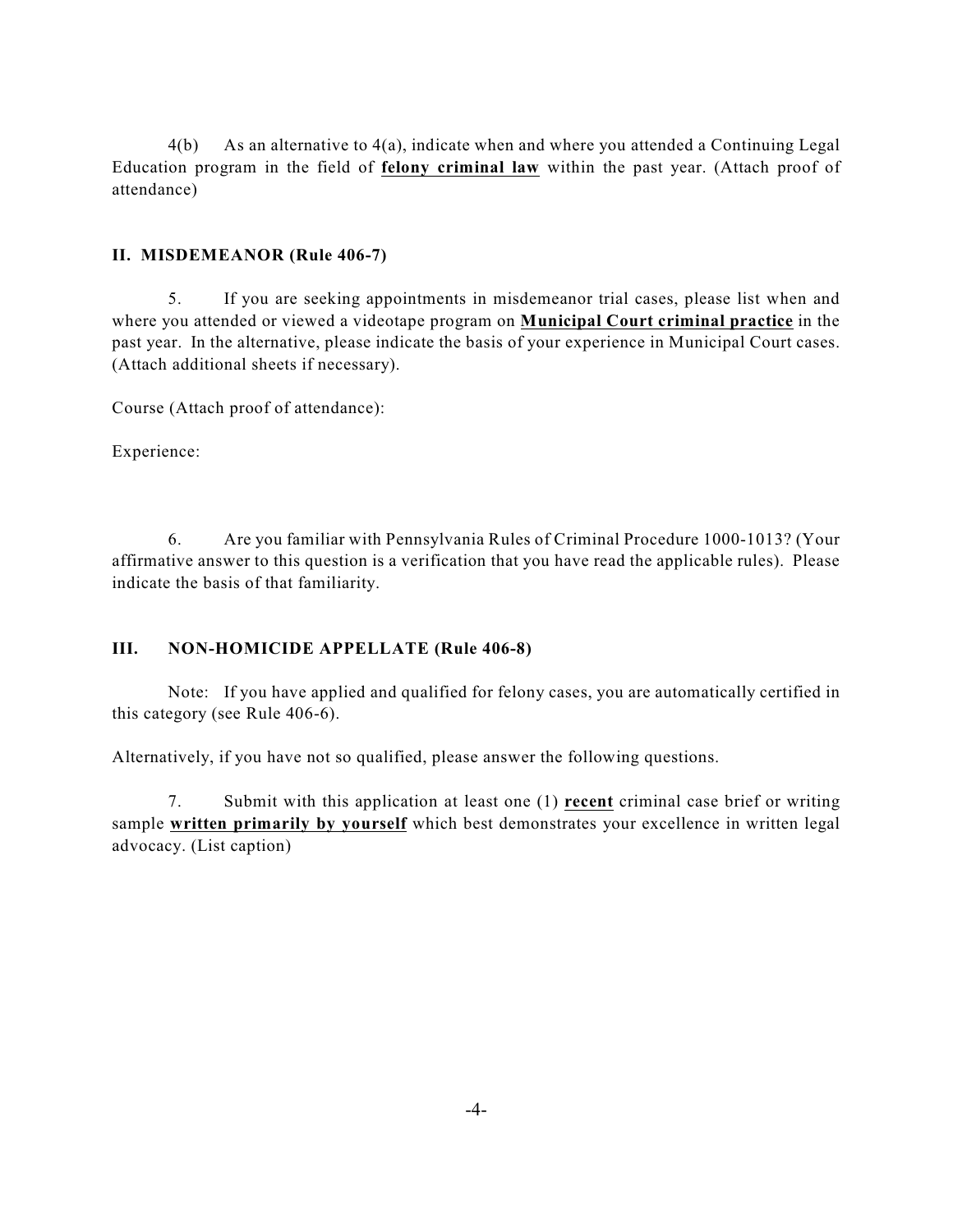8. Please list three (3) criminal cases in which you filed briefs with the Pennsylvania Superior or Supreme Courts.

|   | Defendant | Docket<br>Number | Court | Lead<br>Charge | Decision<br>Citation | Issues |
|---|-----------|------------------|-------|----------------|----------------------|--------|
|   |           |                  |       |                |                      |        |
| 2 |           |                  |       |                |                      |        |
| 3 |           |                  |       |                |                      |        |

For any of the foregoing cases which were not heard in state or federal courts in Pennsylvania, provide a brief discussion of the nature of the case and the issues presented.

Alternatively, indicate when and where you attended a Continuing Education Program in Pennsylvania appellate practice within the past year. Alternatively, please indicate what is the basis of your appellate experience and knowledge of Pennsylvania appellate practice qualifying you to represent appellants in criminal cases. (Attach additional sheets if necessary).

Alternative 1: (Course -- attach proof of attendance)

Alternative 2: (Experience)

#### **IV. POST-CONVICTION COUNSEL IN NON-HOMICIDE CASES (Rule 406-9)**

Note: If you have applied and qualified for felony cases, you are automatically certified in this category (see Rule 406-6).

Alternatively, if you have not so qualified, please answer the following questions.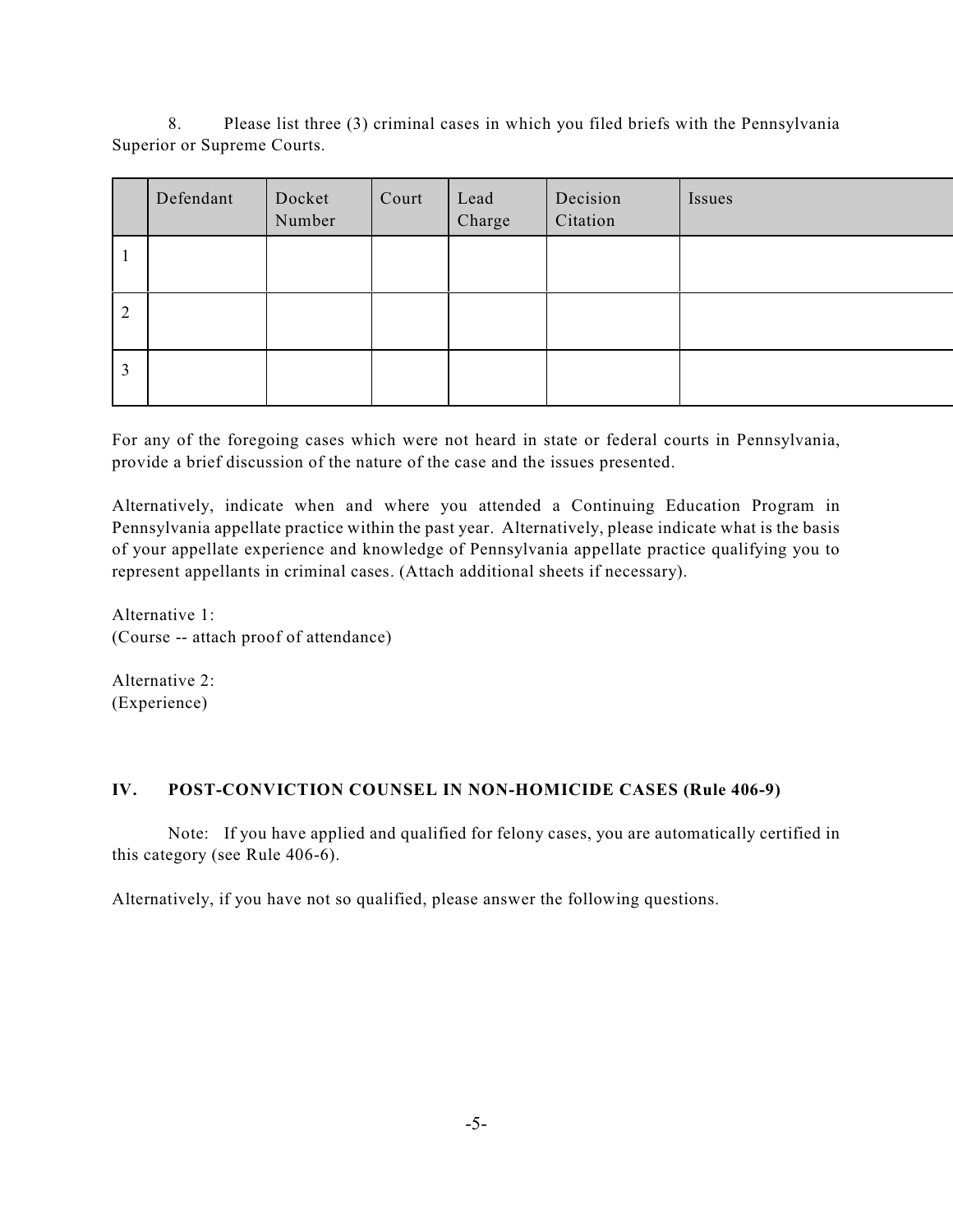9(a) If you are seeking appointment as PCRA counsel or counsel in other post-conviction evidentiary hearings, please list two (2) cases in which you were counsel where a **PCRA hearing has been held**.

|                | Defendant | Case<br>Number | Hearing<br>Judge | Hearing<br>Date | Result |
|----------------|-----------|----------------|------------------|-----------------|--------|
|                |           |                |                  |                 |        |
| $\overline{2}$ |           |                |                  |                 |        |

For any of the foregoing cases which were not heard in Philadelphia County, provide a brief discussion of the nature of the case and the issues presented.

 $9(b)$  As an alternative to  $9(a)$ , indicate when and where you attended a Continuing Legal Education program on **Pennsylvania post-conviction practice** within the past year. (Attach proof of attendance)

10. Additionally, list three (3) cases in which you participated in the preparation and litigation of three (3) **adversary criminal hearings where serious and complex factual and legal issues were contested**. (They may include the two PCRA hearings listed in 9(a) above).

|                | Defendant | Case<br>Number | Lead<br>Charge | Hearing<br>Judge | Hearing<br>Date | Result |
|----------------|-----------|----------------|----------------|------------------|-----------------|--------|
|                |           |                |                |                  |                 |        |
| $\overline{2}$ |           |                |                |                  |                 |        |
| 3              |           |                |                |                  |                 |        |

For any of the foregoing cases which were not heard in Philadelphia County, provide a brief discussion of the nature of the case and the issues presented.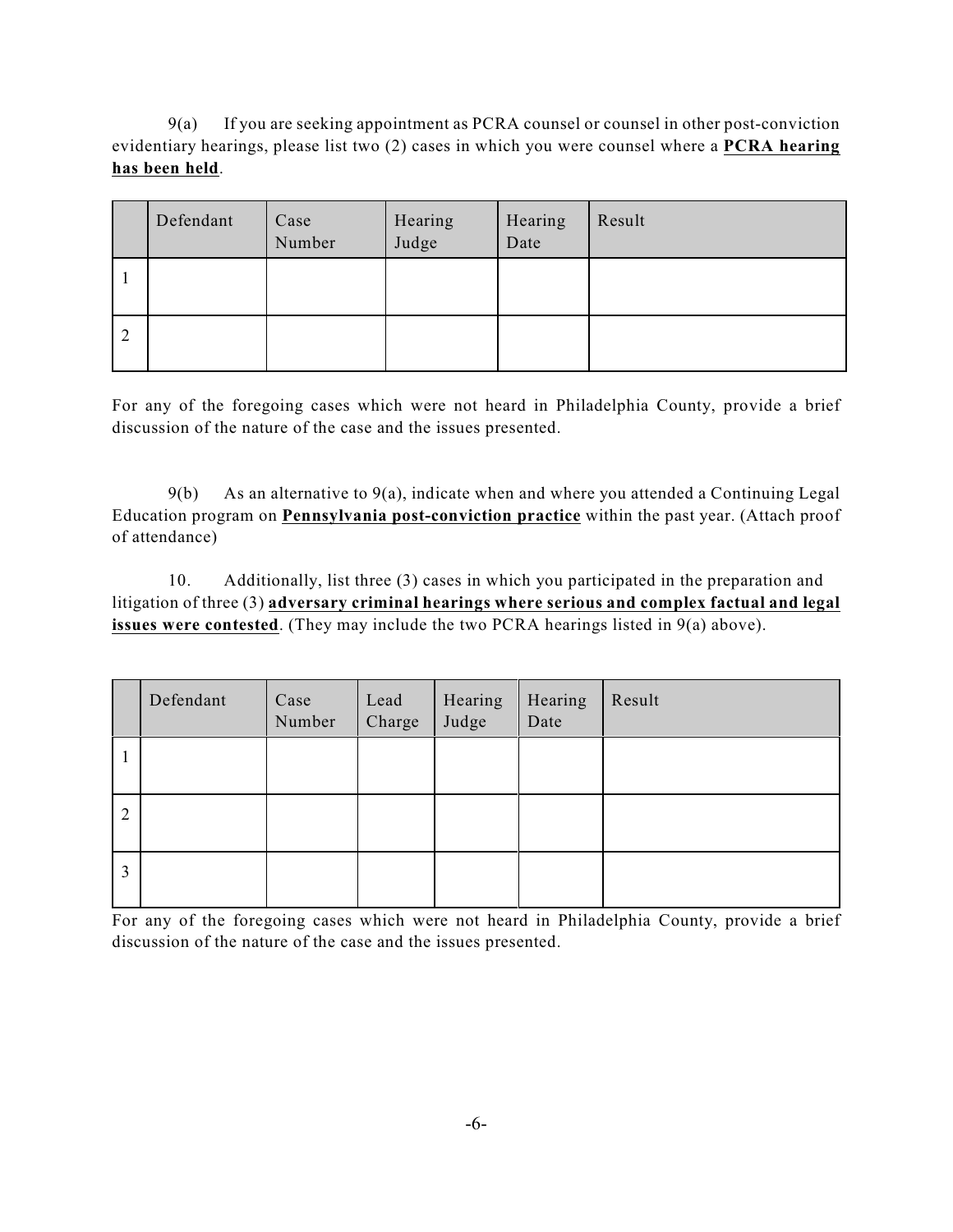#### **V. MAJOR FELONY JUVENILE (Rule 406-10)**

11. If you are seeking appointments in major felony juvenile cases, please answer questions 1 to 4, above, and then list five (5) **delinquency adjudicatory hearings** which you **tried to completion** in juvenile court (no dependency matters).

|                | Defendant | Case $#$ | J.Number | Charge | A.H.<br>Judge | A.H.<br>Date | Result |
|----------------|-----------|----------|----------|--------|---------------|--------------|--------|
| $\mathbf{1}$   |           |          |          |        |               |              |        |
| $\overline{2}$ |           |          |          |        |               |              |        |
| $\mathfrak{Z}$ |           |          |          |        |               |              |        |
| $\overline{4}$ |           |          |          |        |               |              |        |
| 5              |           |          |          |        |               |              |        |

For any of the foregoing cases which were not tried in Philadelphia County, provide a brief discussion of the nature of the case and the issues presented.

12(a) Additionally, list two (2) major felony juvenile adjudicatory hearings you have tried to completion within the past two years.

|   | Defendant | Case # | J.Number | Charge | A.H.<br>Judge | A.H.<br>Date | Result |
|---|-----------|--------|----------|--------|---------------|--------------|--------|
|   |           |        |          |        |               |              |        |
| 2 |           |        |          |        |               |              |        |

For any of the foregoing cases which were not tried in Philadelphia County, provide a brief discussion of the nature of the case and the issues presented.

12(b) Alternatively, indicate when and where you have attended one Continuing Legal Education program in the field of **juvenile delinquency** law within the past year. (Attach proof of attendance)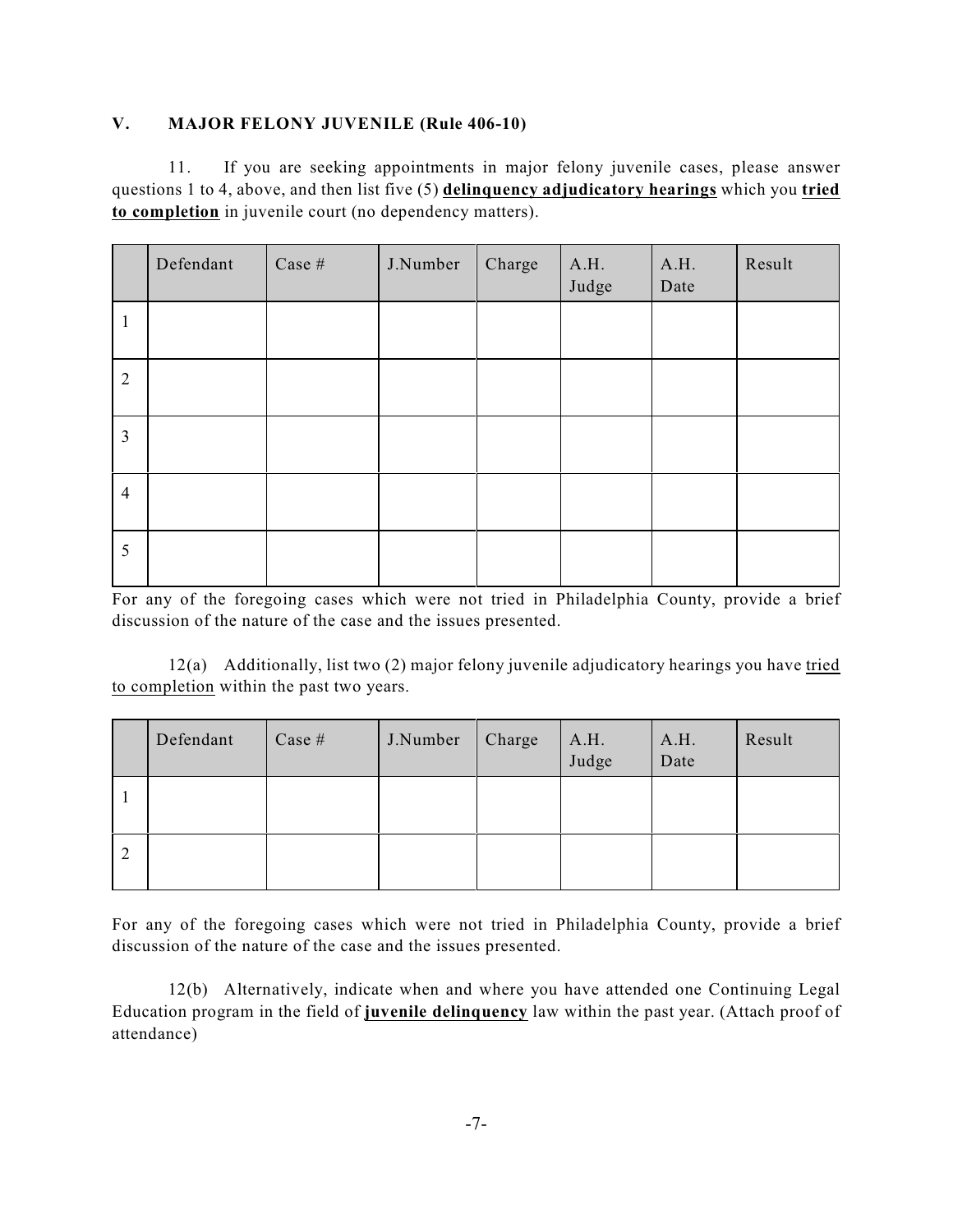13. If you are seeking appointment in any juvenile case, indicate if you are familiar with the Pennsylvania Juvenile Act and the Philadelphia Court of Common Pleas Juvenile Court Rules. (Your affirmative answer to this question is a verification that you have read the applicable rules). Please indicate the basis of that familiarity.

#### **VI. NON-MAJOR FELONY JUVENILE (Rule 406-11)**

Note: To qualify in this category, complete questions 5 - 6 above.

14(a) Indicate when and where you have attended one CLE program in the field of **juvenile delinquency law** within the past year. (Attach proof of attendance)

14(b) Alternatively, list two (2) Juvenile **delinquency adjudicatory cases** which you have **tried to completion** within the past two years, listing judge, date of trial, and result.

|                | Defendant | Petition # | J.Number | Charge | A.H.<br>Judge | A.H.<br>Date | Result |
|----------------|-----------|------------|----------|--------|---------------|--------------|--------|
|                |           |            |          |        |               |              |        |
| $\overline{2}$ |           |            |          |        |               |              |        |

For any of the foregoing cases which were not tried in Philadelphia County, provide a brief discussion of the nature of the case and the issues presented.

15. If you are seeking appointments in any juvenile case, indicate if you are familiar with the Pennsylvania Juvenile Act and the Philadelphia Court of Common Pleas Juvenile Court Rules. (Your affirmative answer to this question is a verification that you have read the applicable rules). Please indicate the basis of that familiarity.